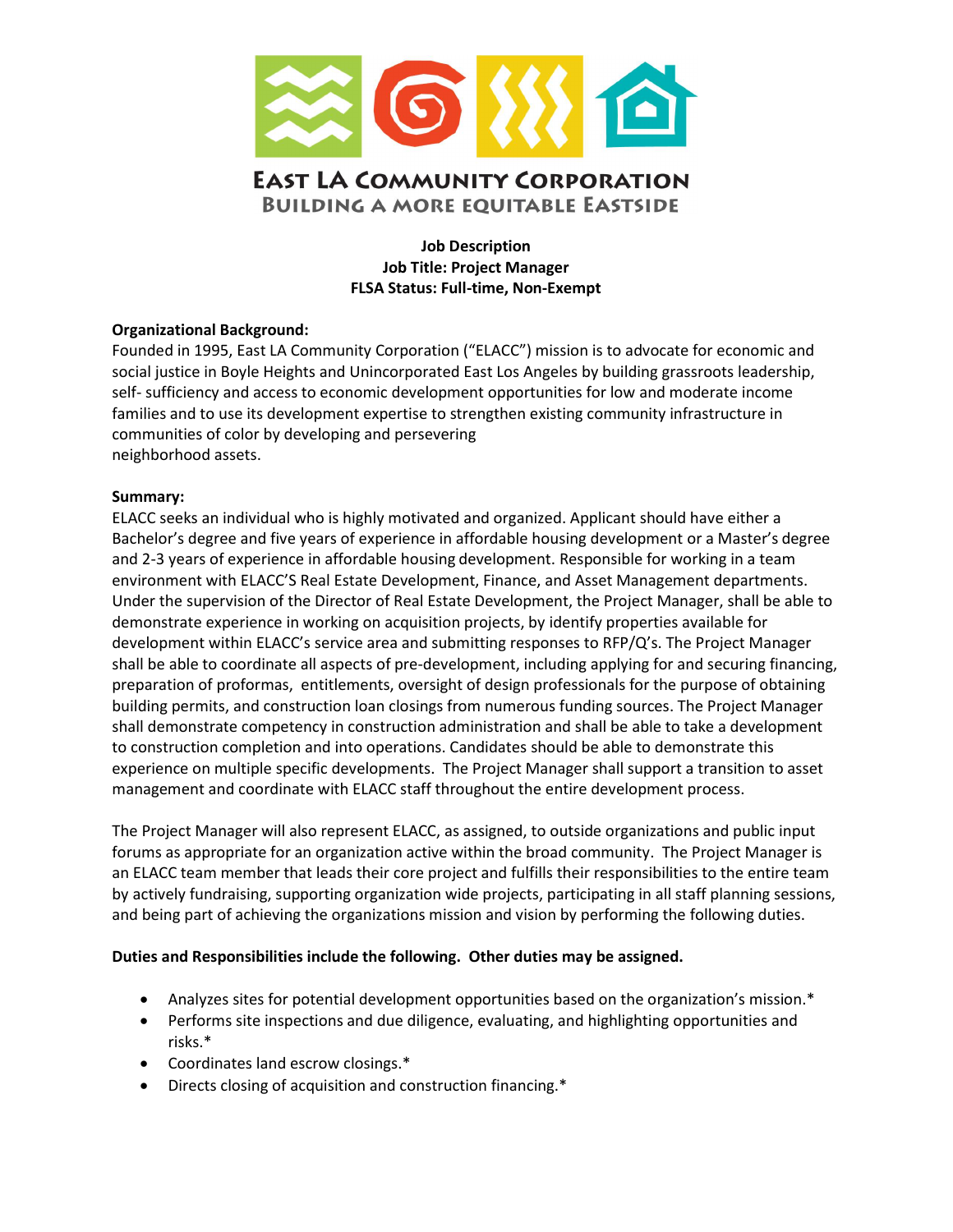- Manages tasks necessary to obtain entitlements, including neighborhood design meetings, submission of entitlement applications, attendance at public hearings, and on-going coordination of the project design team.\*
- Oversees project design development to obtain necessary permits.\*
- Prepares project proformas and conducts feasibility analysis.\*
- Researches, identifies, and obtains financing sources.\*
- Monitors and prepares project budgets, cash flow projections, and project schedules.\*
- Oversees the construction process with a team of consultants, to complete construction on time and on budget.\*
- Coordinates with property management to lease up the building.\*
- Completes conversion and 8609 requirements for a tax credit projects.\*
- Promotes the highest quality development that reinforces the organization's commitment to long- term viability.\*
- Represents ELACC by holding ELACC's mission, vision, and values in all actions and behaviors.\*
- Supports real estate teams on other duties as directed by supervisor.\*
- Demonstrates genuine interest and passion for ELACC issues and priorities.\*
- Demonstrates understanding of intersection of racism and poverty.\*

## Qualifications:

To perform this job successfully, an individual must be able to perform each essential duty satisfactorily. The requirements listed below are representative of the knowledge, skill, and/or ability required. Reasonable accommodations may be made to enable individuals with disabilities to perform the essential functions.

#### Language Ability:

Ability to read, analyze, and interpret general business periodicals, professional journals, technical procedures, or governmental regulations. Ability to write reports, business correspondence, and procedure manuals. Ability to effectively present information and respond to questions from groups of managers, clients, customers, and the general public.

#### Math Ability:

Ability to calculate figures and amounts such as discounts, interest, commissions, proportions, percentages, area, circumference, and volume. Ability to apply concepts of basic algebra and geometry.

# Reasoning Ability:

Ability to solve practical problems and deal with a variety of concrete variables in situations where only limited standardization exists. Ability to interpret a variety of instructions furnished in written, oral, diagram, or schedule form.

# Computer Skills:

To perform this job successfully, an individual should have knowledge of Microsoft Word and Microsoft Excel.

# Education/Experience:

Bachelor's degree (B.A./B.S.) from four-year college or university; and two to four years related experience and/or training; or equivalent combination of education and experience.